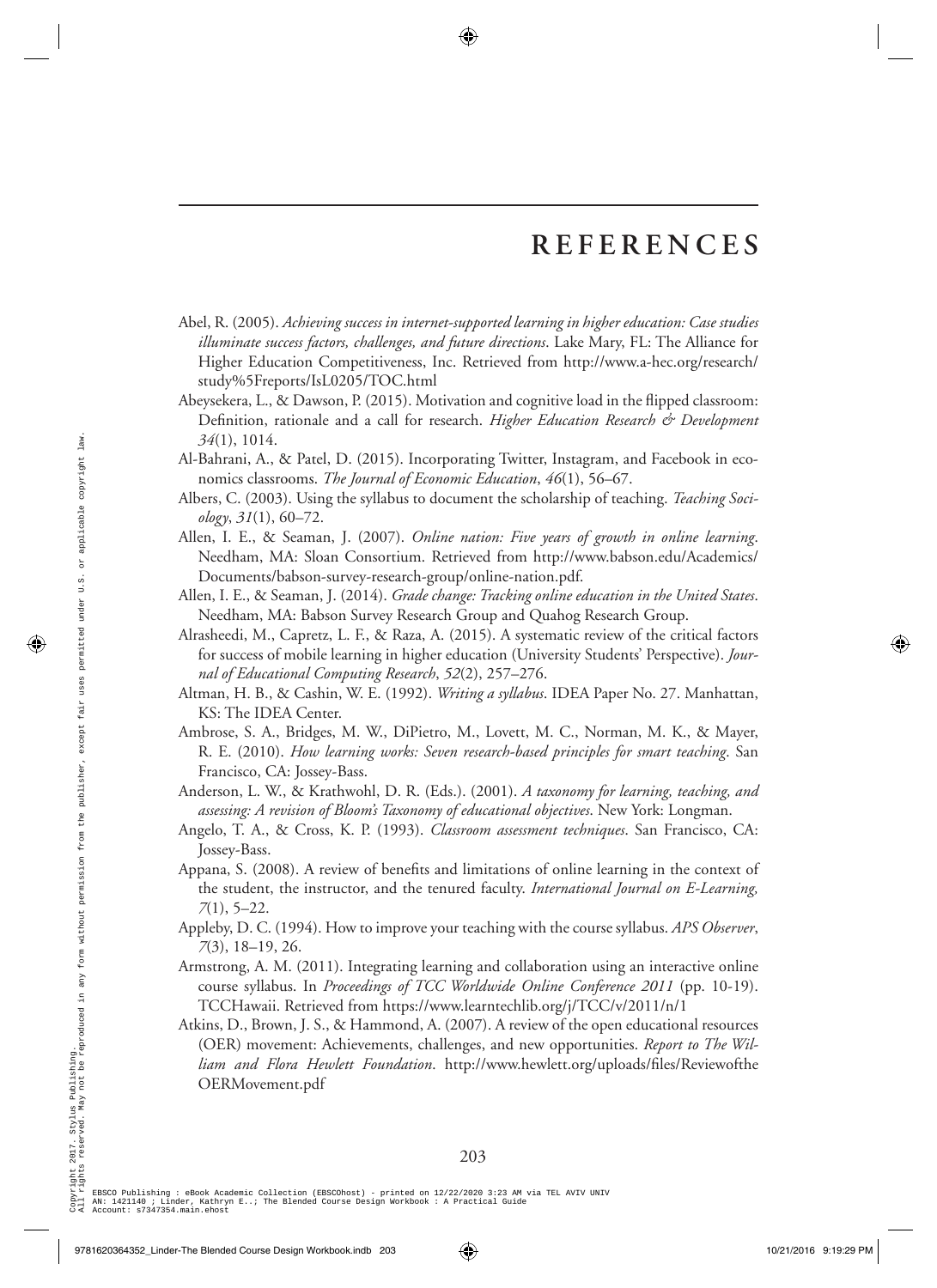- Baecker, D. L. (1998). Uncovering the rhetoric of the syllabus: The case of the missing I. *College Teaching, 46*(2), 58–61.
- Barczyk, C. C., & Duncan, D. G. (2013). Facebook in higher education courses: An analysis of students' attitudes, community of practice, and classroom community. *International Business and Management*, *6*(1), 1–11.
- Barkley, E. F., Major, C. H., & Cross, K. P. (2014). *Collaborative learning techniques: A handbook for college faculty*. San Francisco, CA: Jossey-Bass.
- Beck, V. (2014). Testing a model to predict online cheating—Much ado about nothing. *Active Learning in Higher Education, 15*(1), 65–75.
- Becker, A. H., & S. K. Calhoon. (1999). What introductory psychology students attend to on a course syllabus. *Teaching of Psychology*, *26*, 6–11.
- Beckett, G. H., Amaro-Jimenez, C., & Beckett, K. S. (2010). Students' use of asynchronous discussions for academic discourse socialization. *Distance Education, 31*(3), 315–335.
- Bender, T. (2012). *Discussion-based online teaching to enhance student learning: Theory, practice, and assessment.* Sterling, VA: Stylus.
- Berk, R. A. (2009). Multimedia teaching with video clips: TV, movies, YouTube, and mtvU in the college classroom. *International Journal of Technology in Teaching and Learning*, *5*(1), 1–21.
- Bers, T., Davis, B., & Taylor, B. (2000). The use of syllabi in assessments: Unobtrusive indicators and tools for faculty development. *Assessment Update, 12*(3), 4-7.
- Bers, T., Davis, B. D., & Taylor, W. (1996). Syllabus analysis: Are we teaching or telling our students? *Assessment Update*, *8*(6), 14–15.
- Biggs, J. (1996). Enhancing teaching through constructive alignment. *Higher Education*, 32, 347–364.
- Black, E. W., Greaser, J., & Dawson, K. (2008). Academic dishonesty in traditional and online classrooms: Does the "media equation" hold true? *Journal of Asynchronous Learning Networks, 12*(3–4), 23–30.
- Blankenship, M. (2011). How social media can and should impact higher education. *Education Digest*, *76*(7), 39–42.
- Bloom, B. S., & Krathwohl, D. R. (1956). *Taxonomy of educational objectives: The classification of educational goals, by a committee of college and university examiners. Handbook I: Cognitive domain*. New York: Longmans.
- Blumberg, P. (2009). Maximizing learning through course alignment and experience with different types of knowledge. *Innovative Higher Education,* 34, 93–103.
- Bonwell, C. C., & Eison, J. A. (1991). *Active learning: Creating excitement in the classroom* (ASHE-ERIC Higher Education Report No. 1). Washington, DC: George Washington University.
- Borup, J., West, R. E., & Graham, C. R. (2013). The influence of asynchronous video communication on learner social presence: A narrative analysis of four cases. *Distance Education*, *34*(1), 48–63.
- Bowen, J. A. (2012). *Teaching naked: How moving technology out of your college classroom will improve student learning*. San Francisco, CA: Jossey-Bass.
- Brookfield, S. D. (2012). *Teaching for critical thinking: Tools and techniques to help students question their assumptions*. San Francisco, CA: Jossey-Bass.
- Brothen, T., & Peterson, G. (2012). Online exam cheating: A natural experiment. *International Journal of Instructional Technology and Distance Learning, 9*(2), 15–20.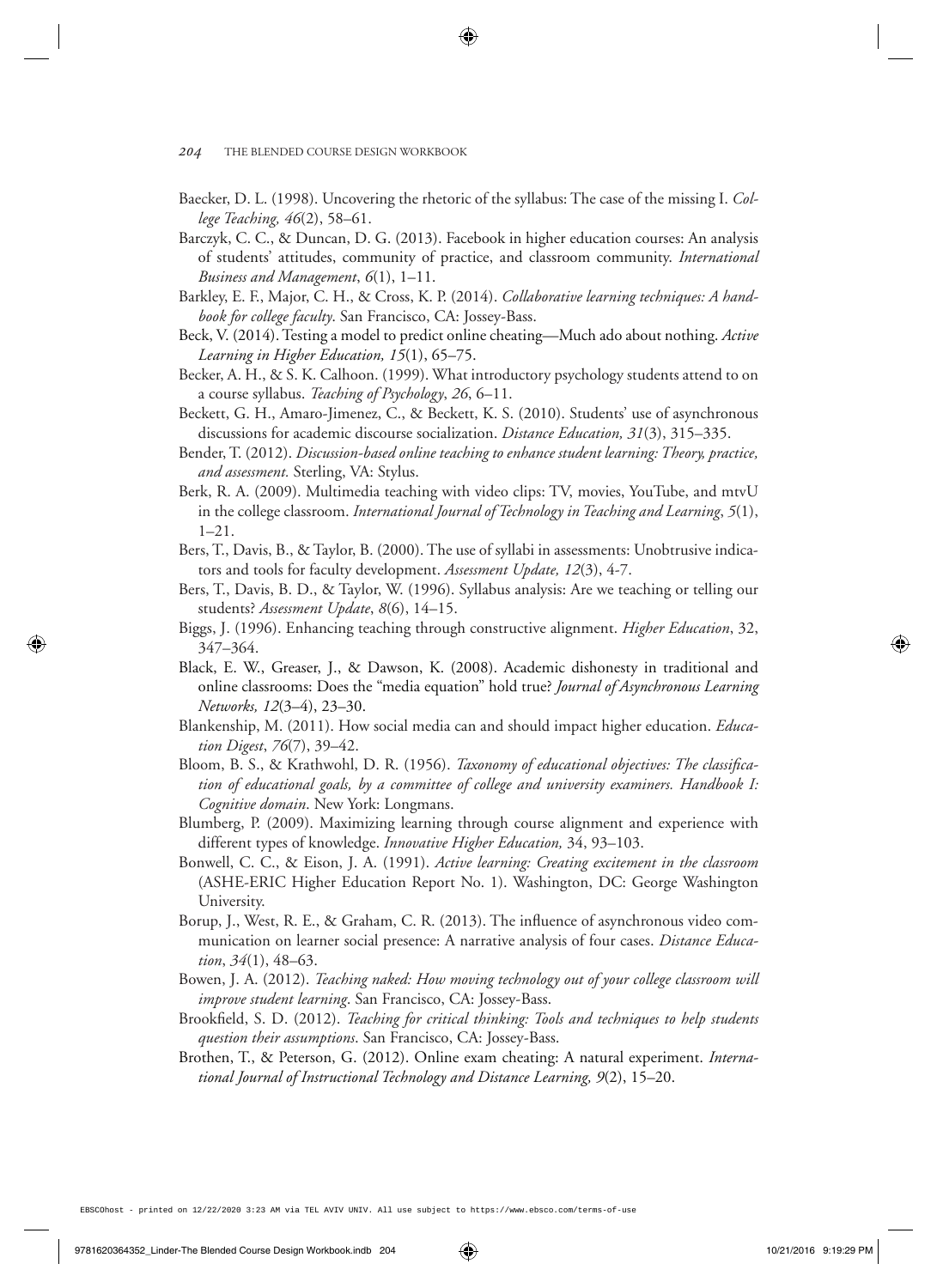- Burgstahler, S. E. (2008). Universal design of instruction: From principles to practice. In S. E. Burgstahler & R. C. Cory (Eds.), *Universal design in higher education: From principles to practice* (pp. 23–43). Cambridge, MA: Harvard Education Press.
- Calhoon, S., & Becker, A. (2008). How students use the course syllabus. *International Journal for the Scholarship of Teaching and Learning*, *2*(1), 1–12.
- Carmean, C., & Brown, G. (2005). Measure for measure: Assessing course management systems. In P. McGee, C. Carmean, & A. Jafari (Eds.), *Course management systems for learning*  (pp. 1–13). Hershey, PA: Information Science Publishing.
- Carroll-Barefield, A., Smith, S. P., Prince, L. H., & Campbell, C. A. (2005). Transitioning from brick and mortar to online: A faculty perspective. *Online Journal of Distance Learning Administration*, *8*(1). Retrieved from http://www.westga.edu/~distance/ojdla/spring81/ carroll81.htm
- Caulfield, J. (2011). *How to design and teach a hybrid course*. Sterling, VA: Stylus.
- Chen, C. C., & Jones, K. T. (2007). Blended learning vs. traditional classroom settings: Assessing effectiveness and student perceptions in an MBA accounting course. *The Journal of Educators Online*, *4*(1), 1–15.
- Cheng, A., Jordan, M. E., Schallert, D. L., & The D-Team. (2013). Reconsidering assessment in online/hybrid courses: Knowing versus learning. *Computers & Education,* 68, 51-59.
- Christensen, C. M. (2011). *The innovative university: Changing the DNA of higher education from the inside out*. San Francisco, CA: Jossey-Bass.
- Christensen, T .K. (2003). Finding the balance: Constructivist pedagogy in a blended course. *The Quarterly Review of Distance Education*, *4*(2), 235–243.
- Christou, N., Dinov, I. D., & Sanchez, J. (2007, August). Design and evaluation of SOCR tools for simulation in undergraduate probability and statistics courses. *Proceedings of the 56th session of the International Statistical Institute meeting, Lisbon, Portugal*. Retrieved from http://www.stat.auckland.ac.nz/~iase/publications/isi56/IPM40\_Christou.pdf.
- Clark, R. C., & Mayer, R. E. (2008). *E-learning and the science of instruction: Proven guidelines for consumers and designers of multimedia learning*. San Francisco, CA: Pfeiffer.
- Clark, W., Logan, K., Luckin, R., Mee, A., & Oliver, M. (2009). Beyond web 2.0: Mapping the technology landscapes of young learners. *Journal of Computer Assisted Learning*, *25*(1), 56–69.
- Collins, A., & Halverson, R. (2009). *Rethinking education in the age of technology: The digital revolution and schooling in America*. New York: Teachers College Press.
- Collins, T. (1997). For openers . . . An inclusive course syllabus. In W. Campbell & K. Smith (Eds.), *New Paradigms for College Teaching* (pp. 79–102). Edina, MN: Interactive Books.
- Collison, G., Elbaum, B., Haavind, S., & Tinker, R. (2000). *Facilitating online learning: Effective strategies for moderators.* Madison, WI: Atwood Publishing.
- Coombs, N. (2010). *Making online teaching accessible: Inclusive course design for students with disabilities.* San Francisco, CA: Jossey-Bass.
- Cullen, R., & Harris, M. (2009). Assessing learner-centeredness through course syllabi. *Assessment & Evaluation in Higher Education*, *34*, 115–125.
- Cummings, J. A., Bonk, C. J., & Jacobs, F. (2002). Twenty-first century college syllabi: Options for online communication and interactivity. *Internet and Higher Education*, *5*(1), 1–19.
- Davidson, N., & Major, C. H. (2014). Boundary crossings: Cooperative learning, collaborative learning, and problem-based learning. *Journal on Excellence in College Teaching*, *25*(3–4), 7–55.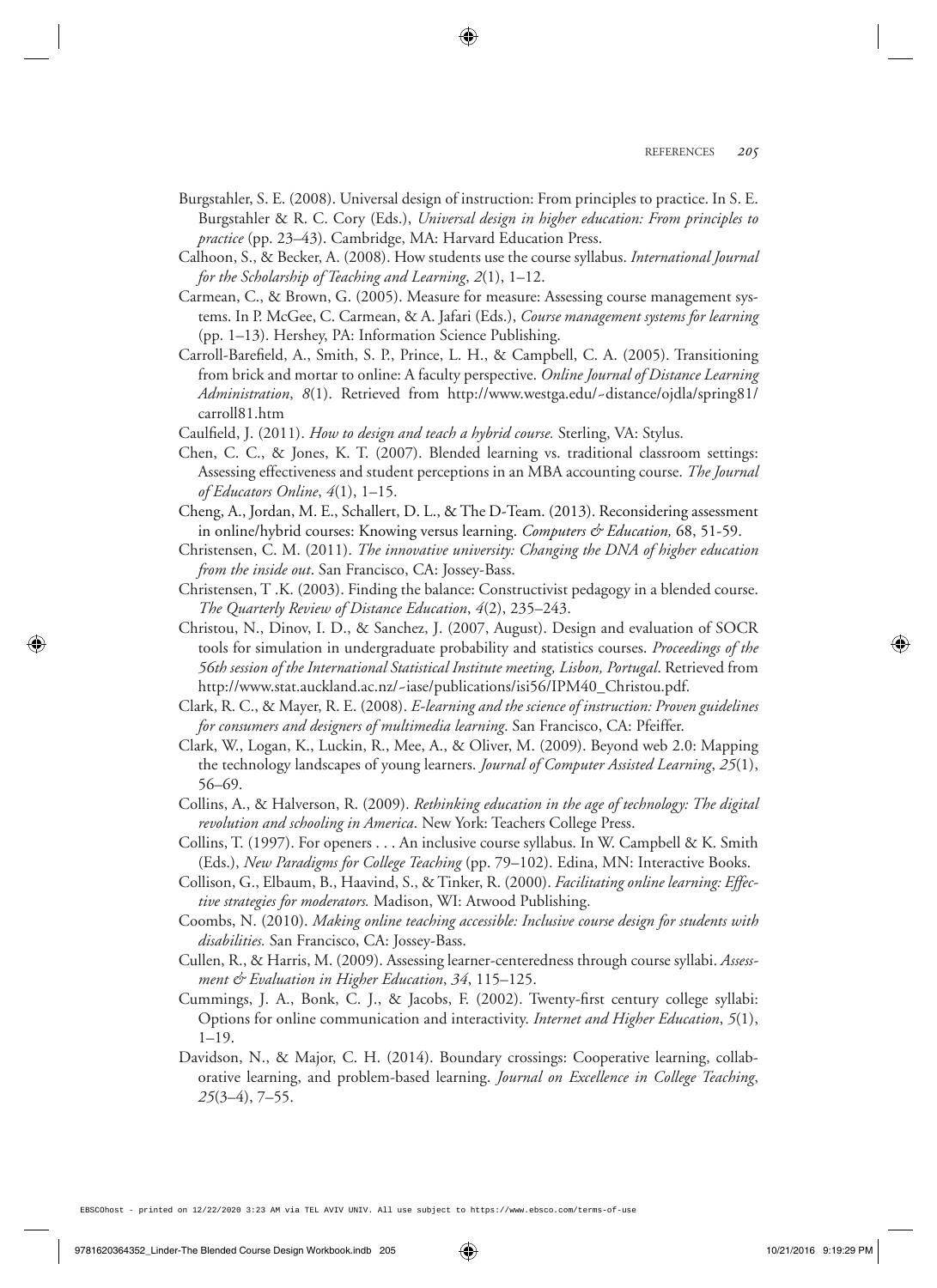- Davidson, N., Major, C. H., & Michaelsen, L. K. (Eds.). (2014). Small group learning in higher education—cooperative, collaborative, problem-based, and team-based learning [Special issue]. *Journal on Excellence in College Teaching*, *25*(3–4).
- De George-Walker, L., & Keefe, M. (2010). Self-determined blended learning: A case study of blended design. *Higher Education Research*, *29*(1), 1–13.
- DeLozier, S. J., & Rhodes, M. G. (2016). Flipped classrooms: A review of key ideas and recommendations for practice. *Educational Psychology Review*, 1–11. doi 10.1007/s10648- 015-9356-9
- DiClementi, J. D., & Handelsman, M. M. (2005). Empower students: Class-generated course rules. *Teaching of Psychology*, *32*, 18–21.
- Diemer, T. T., Fernandez, E., & Streepey, J. W. (2012). Student perceptions of classroom engagement and learning using iPads. *Journal of Teaching and Learning with Technology, 1*(2), 13–25.
- Doolittle, P. E., & Lusk, D. L. (2007). The effects of institutional classification and gender on faculty inclusion of syllabus components*. Journal of Scholarship and Teaching and Learning*, *7*(2), 62–78.
- Doolittle, P. E., & Siudzinski, R. A. (2010). Recommended syllabus components: What do higher education faculty include in their syllabi? *Journal of Excellence in College Teaching*, *20*(3), 29–61.
- Doyle, T. (2011). *Learner-centered teaching: Putting the research on learning into practice.* Sterling, VA: Stylus.
- Dray, B. J., Lowenthal, P. R., Miszkiewicz, M. J., Ruiz-Primo, M. A., & Marczynski, K. (2011). Developing an instrument to assess student readiness for online learning: A validation study. *Distance Education, 32*(1), 29–47.
- Du, C. (2011). A comparison of traditional and blended learning in introductory principles of accounting course. *American Journal of Business Education*, *4*(9), 1–10.
- Duch, B. J., Groh, S. E., & Allen, D. E. (Eds.). (2001). *The power of problem-based learning: A practical "how to" for teaching undergraduate courses in any discipline*. Sterling, VA: Stylus.
- Eberly, M. B., Newton, S. E., & Wiggins, R. A. (2001). The syllabus as a tool for studentcentered learning. *The Journal of General Education, 50*(1), 56–74.
- Estes, T. (2007). Constructing the syllabus: Devising a framework for helping students learn to think like historians. *History Teacher*, *40*(2), 183–201.
- Everson, M., Gundlach, E., & Miller, J. (2013). Social media and the introductory statistics course. *Computers in Human Behavior*, *29*(5), A69–A81.
- Field, S., Sarver, M. D., & Shaw, S. F. (2003). Self-determination: A key to success in postsecondary education for students with learning disabilities. *Remedial and Special Education*, *24*(6), 339–349.
- Fink, L. D. (2003). *Creating significant learning experiences: An integrated approach to designing college courses.* San Francisco, CA: Jossey-Bass.
- Fink, S. B. (2012). The many purposes of course syllabi: Which are essential and useful? *Syllabus*, *1*(1), 1–12.
- Forehand, M. (2005). Bloom's taxonomy: Original and revised. In M. Orey (Ed.), *Emerging perspectives on learning, teaching, and technology*. Retrieved from http://projects.coe.uga/ edu/epltt/
- Garrison, D. R. (2011). *E-learning in the 21st century: A framework for research and practice* (2nd ed.). New York: Routledge.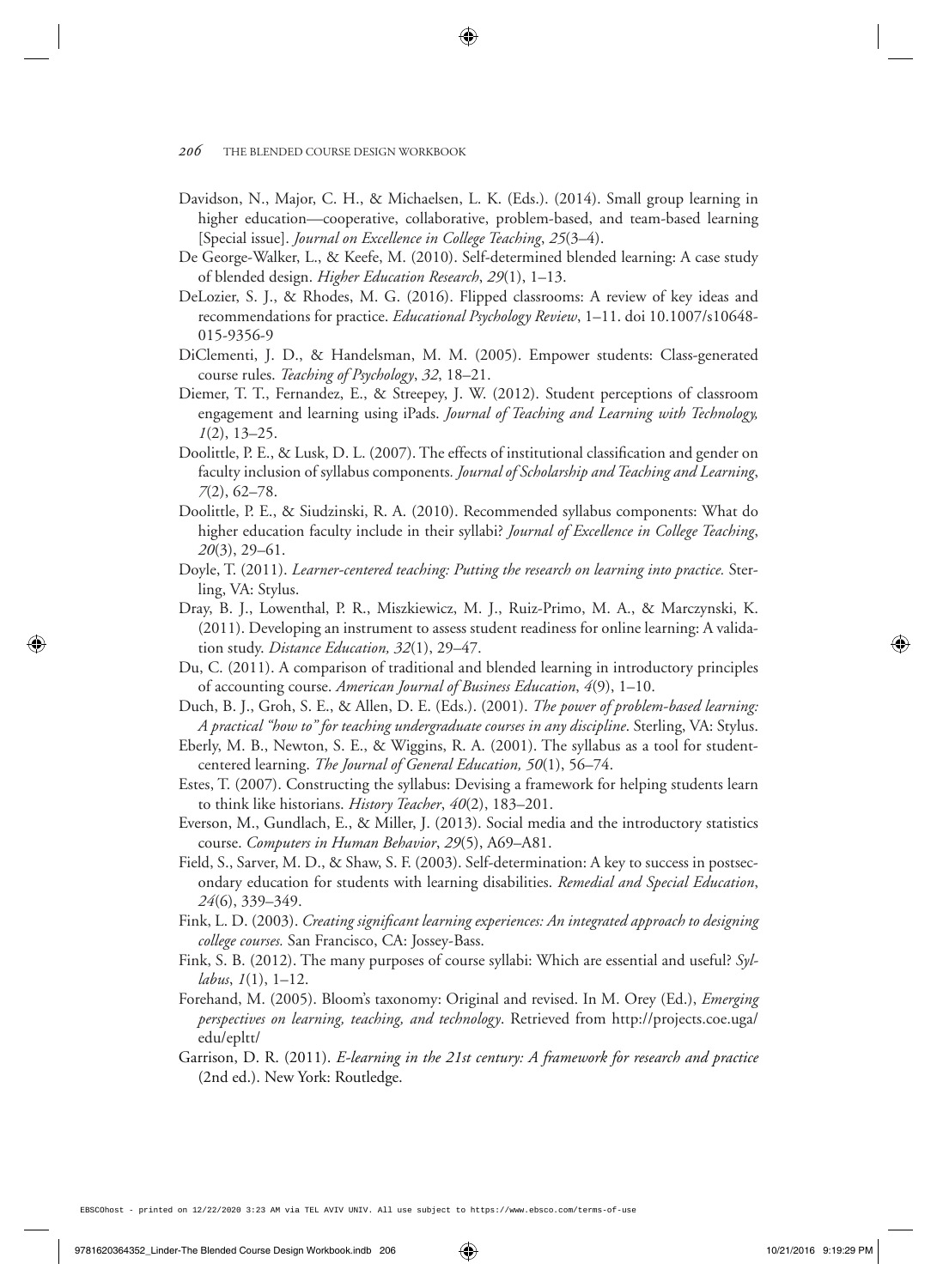- Garrison, D. R., Anderson, T., & Archer, W. (2000). Critical inquiry in a text-based environment: Computer conferencing in higher education. *The Internet and Higher Education*, *2*(2), 87–105.
- Garrison, D. R., & Kanuka, H. (2004). Blended learning: Uncovering the transformative potential in higher education. *The Internet and Higher Education*, *7*(2), 95–105.
- Garrison, D. R., & Vaughan, N. D. (2008). *Blended learning in higher education: Framework, principles, and guidelines*. San Francisco, CA: Jossey-Bass.
- Getzel, E. E. (2008). Addressing the persistence and retention of students with disabilities in higher education: Incorporating key strategies and supports on campus. *Exceptionality: A Special Education Journal*, *16*(4), 207–219.
- Gikas, J., & Grant, M. M. (2013). Mobile computing devices in higher education: Student perspectives on learning with cellphones, smartphones & social media. *Internet and Higher Education*, *19*, 18–26.
- Glazer, F. S. (Ed.). (2012). *Blended learning: Across the disciplines, across the academy*. Sterling, VA: Stylus.
- Graham, C. R., Woodfield, W., & Harrison, J. B. (2013). A framework for institutional adoption and implementation of blended learning in higher education. *Internet and Higher Education*, *18*, 4–14.
- Graham, M. (2014). Social media as a tool for increased student participation and engagement outside the classroom in higher education. *Journal of Perspectives in Applied Academic Practice*, *2*(3), 16–24.
- Graham-Matheson, L., & Starr, S. (2013). Is it cheating or learning the craft of writing? Using Turnitin to help students avoid plagiarism. *Research in Learning Technology, 21*, 1–13.
- Grunert, J. (1997). *The course syllabus: A learning centered approach*. Bolton, MA: Anker Publishing.
- Gunawardena, C. N. (1995). Social presence theory and implications for interaction and collaborative learning in computer conferences. *International Journal of Educational Telecommunications*, *1*(2), 147–166.
- Gunawardena, C. N., & Zittle, F. J. (1997). Social presence as a predictor of satisfaction within a computer‐mediated conferencing environment. *American Journal of Distance Education*, *11*(3), 8–26.
- Gurell, S. (2008). *Open educational resources handbook*. Center for Open and Sustainable Learning. Retrieved from http://wikieducator.org/OER\_Handbook/educator\_version\_ one.
- Guy, R. (2012). The use of social media for academic practice: A review of literature. *Kentucky Journal of Higher Education Policy and Practice*, *1*(2), 7.
- Haebanek, D. V. (2005). An examination of the integrity of the syllabus. *College Teaching, 53*(2), 62–64.
- Hall, H., & Davison, B. (2007). Social software as support in hybrid learning environments: The value of the blog as a tool for reflective learning and peer support. *Library and Information Science Research*, 29, 163–187.
- Hammons, J. O., & Shock, J. R. (1994). The course syllabus reexamined. *Journal of Staff, Programming, & Organizational Development*, *12*(1), 5–17.
- Harnish, R. J., & Bridges, R. K. (2011). Effect of syllabus tone: Students' perceptions of instructor and course. *Social Psychological Education*, *14*, 319–330.
- Harnish, R. J., O'Brien McElwee, R., Slattery, J. M., Frantz, S., Haney, M. R., Shore, C. M., & Penley, J. (2011). Creating the foundation for a warm classroom climate: Best practices in syllabus tone. *APS Observer*, *24*, 23–27.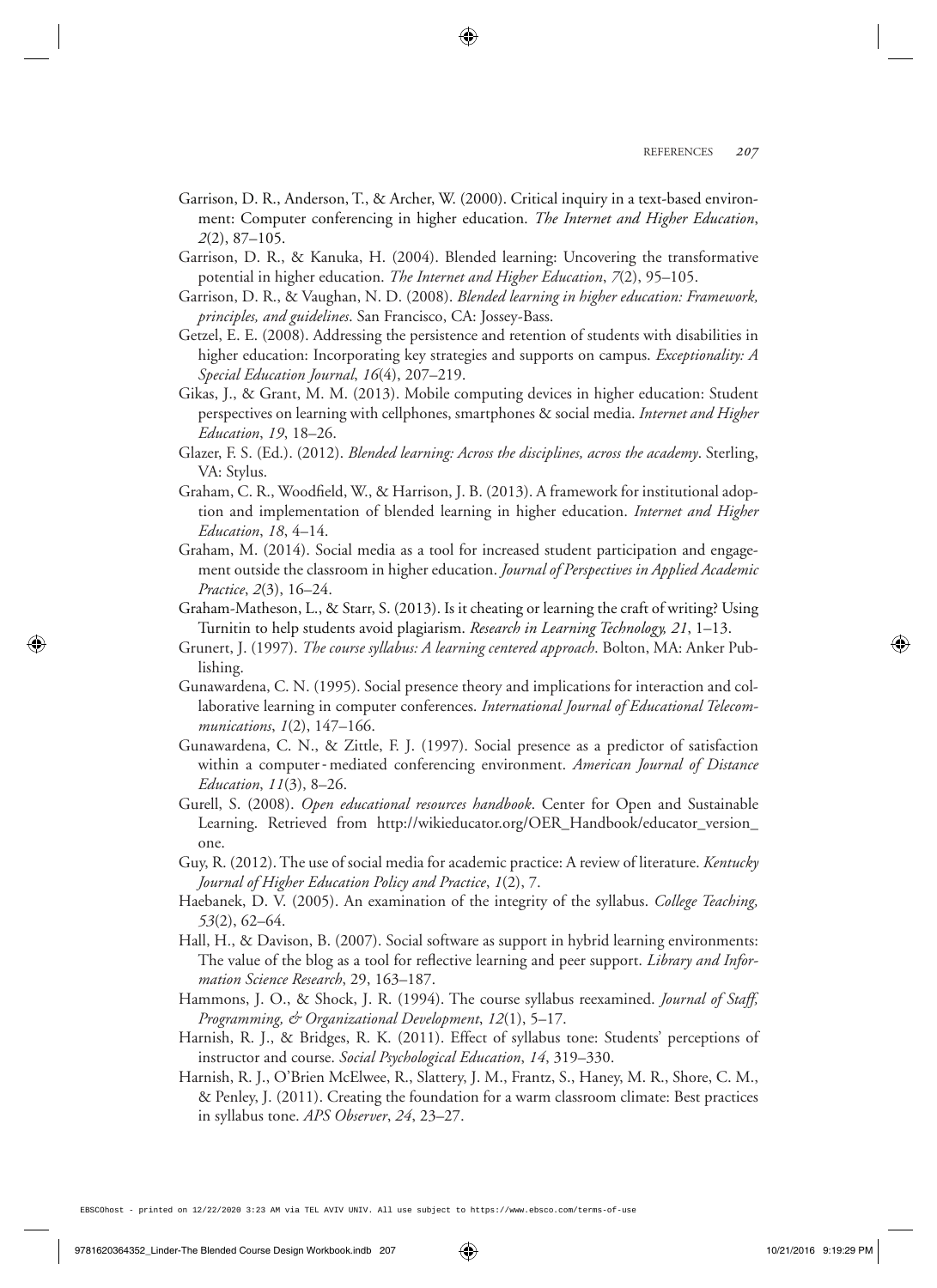- Harris, M. M. (1993). Motivating with the course syllabus. *National Teaching and Learning Forum*, *3*(1), 1–3.
- Harris Poll. (2014). *Pearson student mobile device survey*. Pearson. Retrieved from http://www .pearsoned.com/wp-content/uploads/Pearson-HE-Student-Mobile-Device-Survey-PUBLIC-Report-051614.pdf.
- Heer, R. (2011). *A model of learning objectives. Based on* A taxonomy for learning, teaching, and assessing: A revision of Bloom's taxonomy of educational objectives*.* Ames, IA: Center for Excellence in Learning and Teaching, Iowa State University. Retrieved from http:// www.celt.iastate.edu/wp-content/uploads/2015/09/RevisedBloomsHandout-1.pdf
- Hensley, G. (2005). Creating a hybrid college course: Instructional design notes and recommendations for beginners. *Journal of Online Learning and Teaching*, *1*(2), 1–7.
- Hmelo-Silver, C. E. (2004). Problem-based learning: What and how do students learn? *Educational Psychology Review* 16(3): 235–266.
- Hofstein, J. D., Tucker, L., Swarner, K., Moriarty, D., Tegas, L., DeMarte, N., & Adiletta, N. (2013). Using iPads in the chemistry classroom: Focusing on paperless education and identification and directed use of pedagogically directed applications. *The Chemical Educator*, *18*, 248–254.
- Hudd, S. S. (2003). The syllabus under construction: Involving students in the creation of class assignments. *Teaching Sociology*, *31*(2), 195–202.
- Hung, M., Chou, C., Chen, C., & Own, Z. (2010). Learner readiness for online learning: Scale development and student perceptions. *Computers & Education*, 55(3), 1080–1090.
- Ishiyama, J. T, & Hartlaub, S. (2002). Does the wording of syllabi affect course assessment in introductory political science classes? *Political Science and Politics*, *35*(3), 567–570.
- Johnson, L., Adams Becker, S., Estrada, V., & Freeman, A. (2014). *NMC horizon report: 2014 higher education edition.* Austin, TX: The New Media Consortium.
- Johnson, L., Adams Becker, S., Estrada, V., & Freeman, A. (2015). *NMC horizon report: 2015 higher education edition.* Austin, TX: The New Media Consortium.
- Jones, I. S., Blankenship, D., & Hollier, G. (2013). Am I cheating? An analysis of online students' perceptions of their behaviors and attitudes. *Psychology Research, 3*(5), 261–269.
- Joosten, T. (2012). *Social media for educators: Strategies and best practices*. San Francisco, CA: Jossey-Bass.
- Jusoff, K., & Khodabandelou, R. (2009). Preliminary study on the role of social presence in blended learning environment in higher education. *International Education Studies*, *2*(4), 79.
- Kelley, D. H., & Gorham, J. (1988). Effects of immediacy on recall of information. *Communication Education*, *37*(3), 198–207.
- Kember, D., McNaught, C., Chong, F. C. Y., Lam, P., & Cheng, K. F. (2010). Understanding the ways in which design features of educational websites impact upon student learning outcomes in blended learning environments. *Computers & Education, 55*, 1183–1192.
- Kilmon, C., & Fagan, M. H. (2007). Course management software adoption: A diffusion of innovations perspective. *Campus-Wide Information Systems, 24*(2), 134–144.
- Kim, H. K. (2011). Promoting communities of practice among non-native speakers of English in online discussions. *Computer Assisted Language Learning, 24*(4), 353–370.
- King, C., & So, K. K. F. (2014). Creating a virtual learning community to engage international students. *Journal of Hospitality & Tourism Education, 26*, 136–146.
- Knowles, M. S. (1980). *The modern practice of adult education: From pedagogy to andragogy*  (revised and updated). Englewood Cliffs, NJ: Cambridge Adult Education.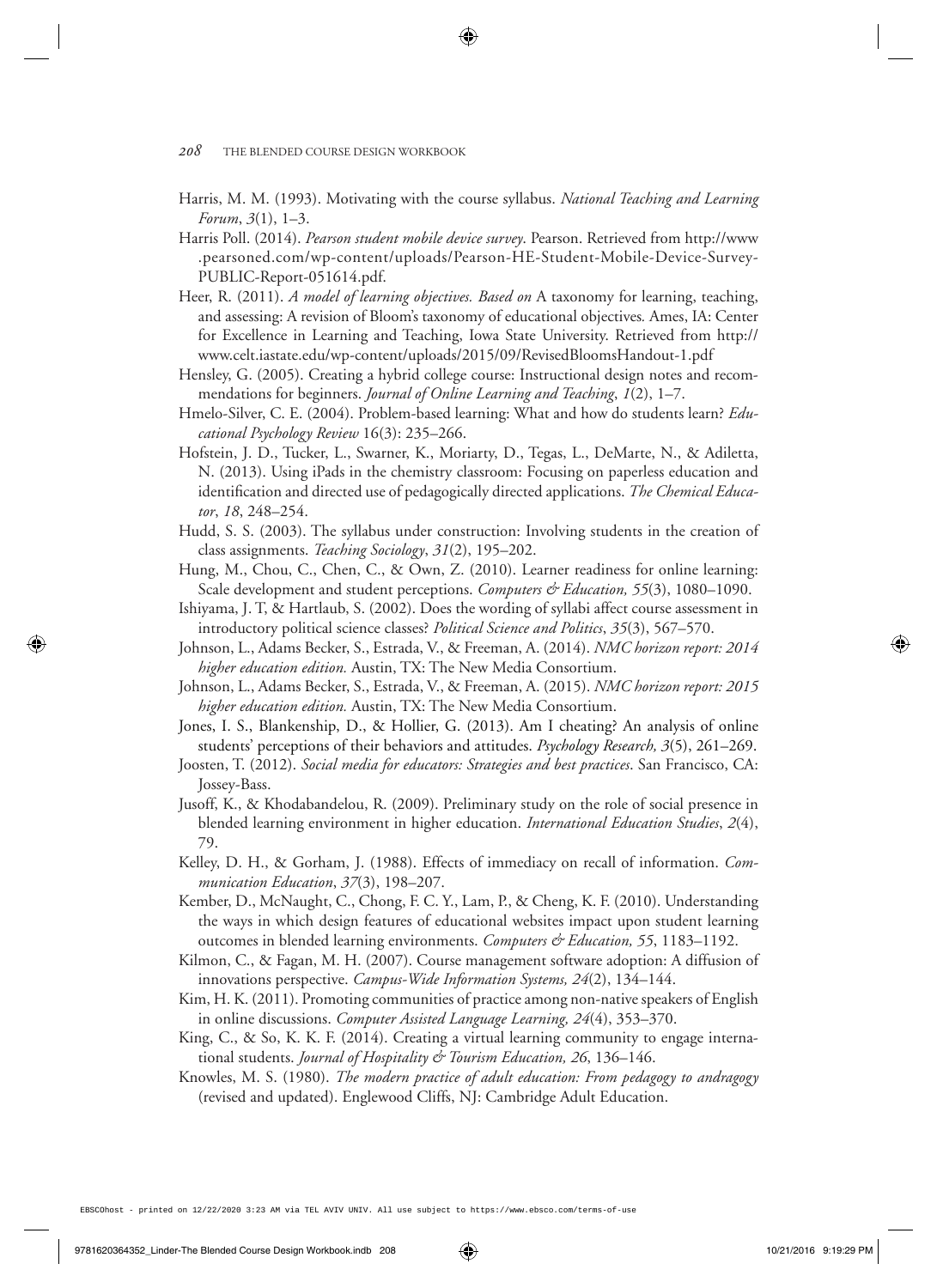- Koszalka, T., & Ganesan, R. (2010). Designing online courses: A taxonomy to guide strategic use of features available in course management systems (CMS) in distance education. *Distance Education, 25*(2), 243–256.
- Lack, K. A. (2013, March 21). *Current state of research on online learning in postsecondary education*. Retrieved from http://www.sr.ithaka.org/research-publications/current-statusresearch-online-learning-postsecondary-education.
- Laru, J., Näykki, P., & Järvelä, S. (2012). Supporting small-group learning using multiple Web 2.0 tools: A case study in the higher education context. *The Internet and Higher Education*, *15*(1), 29–38.
- Laster, S., Otte, G., Picciano, A. G., & Sorg, S. (2005, April). *Redefining blended learning*. Presented at the 2005 Sloan-C Workshop on Blended Learning, Chicago, IL.
- Lealock, T. L., & Nesbit, J. C. (2007). A framework for evaluating the quality of multimedia learning resources. *Educational Technology & Society, 10*(2), 44–59.
- Lehman, R. M., & Conceição, S. C. O. (2010). *Creating a sense of presence in online teaching: How to "be there" for distance learners.* San Francisco, CA: Jossey-Bass.
- Loncar, M., Barrett, N. E., & Liu, G. Z. (2014). Towards the refinement of forum and asynchronous online discussion in educational contexts worldwide: Trends and investigative approaches within a dominant research paradigm. *Computers & Education*, *73*, 93–110.
- LoSchiavo, F. M., & Shatz, M. A. (2011). The impact of an honor code on cheating in online courses. *MERLOT Journal of Online Learning and Teaching, 7*(2), 179–184.
- Major, C. H. (2015). *Teaching online: A guide to theory, research, and practice.* Baltimore, MD: Johns Hopkins University Press.
- Maki, P. (2010). *Assessing for learning: Building a sustainable commitment across the institution.* Sterling, VA: Stylus Publishing.
- Malloy, T. E., & Hanley, G. L. (2001). MERLOT: A faculty-focused Web site of educational resources. *Behavior Research Methods, Instruments, & Computers*, *33*(2), 247–276.
- Martin, F., & Ertzberger, J. (2013). Here and now mobile learning: An experimental study on the use of mobile technology. *Computers & Education*, *68*, 76–85.
- Matejka, K., & Kurke, L. B. (1994). Designing a great syllabus. *College Teaching*, *42*, 115– 117.
- Mayer, R. E. (2005). Introduction to multimedia learning. In R. E. Mayer (Ed.), *The Cambridge handbook of multimedia learning* (pp. 1–24). New York: Cambridge University Press.
- Mayer, R. E. (2008). Applying the science of learning: Evidence-based principles for the design of multimedia instruction. *American Psychologist*, *63*(8), 760–769.
- McGee, P., & Reis, A. (2012). Blended course design: A synthesis of best practices. *Journal of Asynchronous Learning Networks*, *16*(4), 7–22.
- McNabb, L., & Olmstead, A. (2009). Communities of integrity in online courses: Faculty member beliefs and strategies. *MERLOT Journal of Online Learning and Teaching, 5*(2), 208–221.
- McNamara, J. M., Swalm, R. L., Stearne, D. J., & Covassin, T. M. (2008). Online weight training. *Journal of Strength and Conditioning Research, 22*(4), 1164–1168.
- McTighe, J., & Wiggins, G. (2004). *Understanding by design: Professional development workbook*. Alexandria, VA: Association for Supervision and Curriculum Development.
- Meyer, K. A. (2003). Face-to-face versus threaded discussions: The role of time and higherorder thinking. *JALN, 7*(3), 55–65.
- Michael, J. (2006). Where's the evidence that active learning works? *Advances in Physiology Education, 30*, 159–167.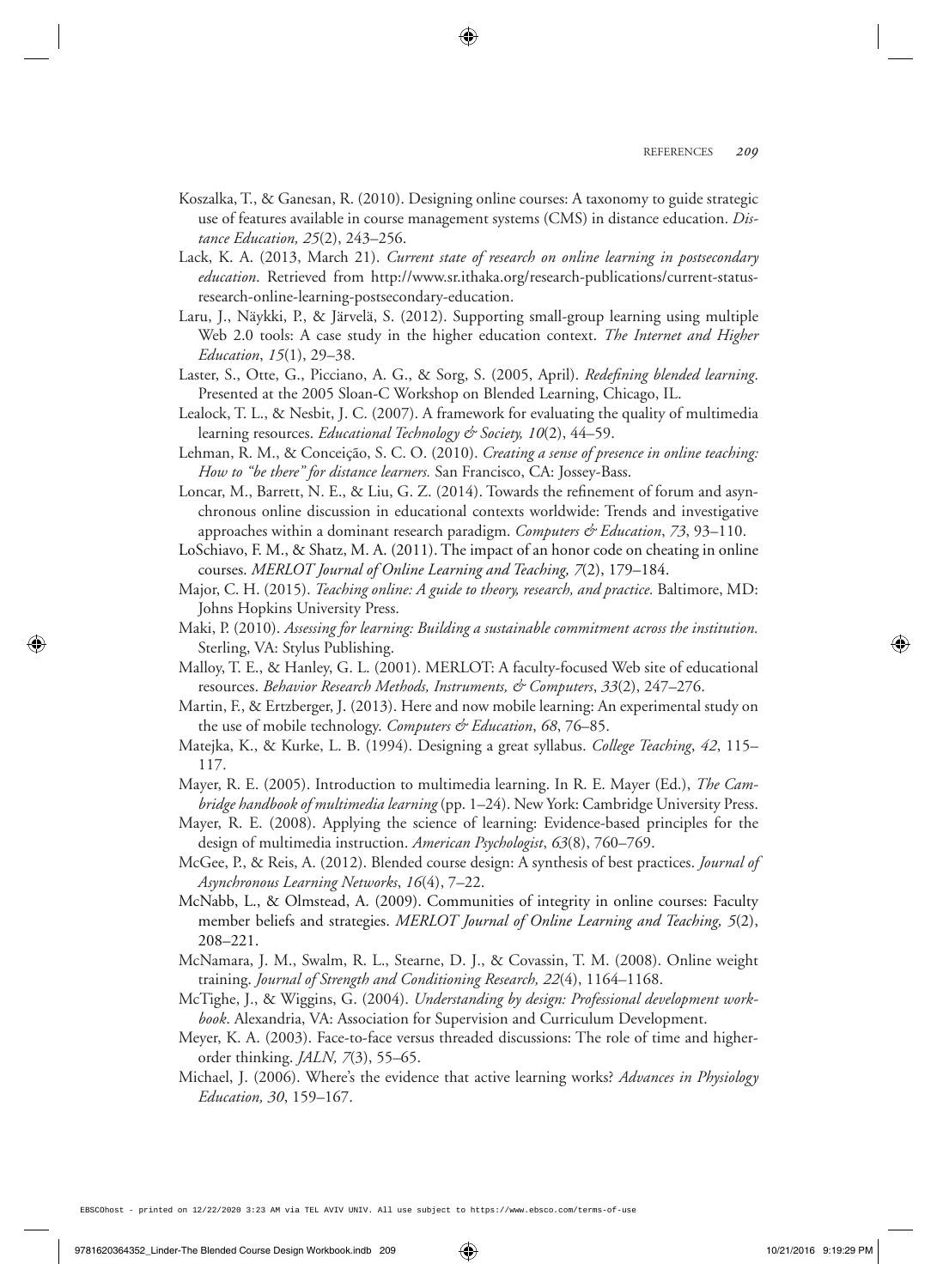- Michaelsen, L. K., Davidson, N., & Major, C. H. (2014). Team-based learning practices and principles in comparison with cooperative learning and problem-based learning. *Journal on Excellence in College Teaching*, *25*(3–4), 57–84.
- Millis, B. (1989). Helping to make connections: Emphasizing the role of the syllabus. *To Improve the Academy*, *8*, 235–244.
- Millis, B. (2012). *Active learning strategies in face-to-face courses.* IDEA Paper no. 53. Manhattan, KS: The IDEA Center.
- Moore, J. C., & Fetzner, M. J. (2009). The road to retention: A closer look at institutions that achieve high course completion rates. *Journal of Asynchronous Learning Networks*, *3*(3), 3–22.
- Moore, N., & Gilmartin, M. (2010). Teaching for better learning: A blended learning pilot project with first-year geography undergraduates. *Journal of Geography in Higher Education, 34*(3), 327–344.
- Moten, J., Fitterer, A., Brazier, E., Leonard, J., & Brown, A. (2013). Examining online college cyber cheating methods and prevention measures. *The Electronic Journal of e-Learning, 11*(2), 139–146.
- Nguyen, L., Barton, S. M., & Nguyen, L. T. (2015). iPads in higher education—hype and hope. *British Journal of Educational Technology*, *46*(1), 190–203.
- Nilson, L. B. (2010). *Teaching at its best: A research-based resource for college instructors*. San Francisco, CA: Jossey-Bass.
- North Virginia Community College Technology Applications Center. (2011, December 14). *Hybrid course review checklist*. Retrieved from https://www.nvcc.edu/hybrid/\_docs/ hybridchecklist.pdf.
- O'Brien, L., Campbell, A., & Earp, S. (2005). CMS implementation as a catalyst for curricular change. In P. McGee, C. Carmean, & A. Jafari (Eds.), *Course management systems for learning* (pp. 114–130). Hershey, PA: Information Science Publishing.
- Odell, M., Abbitt, J., Amos, D., & Davis, J. (1999). Developing online courses: A comparison of web-based instruction with traditional instruction. In J. Price et al. (Eds.), *Proceedings of Society for Information Technology & Teacher Education International Conference 1999* (pp. 126–130). Chesapeake, VA: Association for the Advancement of Computing in Education (AACE).
- Paas, F., & Sweller, J. (2005). Implications of cognitive load theory for multimedia learning. In R. E. Mayer (Ed.), *The Cambridge handbook of multimedia learning* (pp. 27–42). New York: Cambridge University Press.
- Palloff, R. M., & Pratt, K. (2007). *Building online learning communities: Effective strategies for the virtual classroom*. San Francisco, CA: Jossey-Bass.
- Palloff, R. M., & Pratt, K. (2009). *Assessing the online learner: Resources and strategies for faculty.* San Francisco, CA: Jossey-Bass.
- Palmer, M. S., Bach, D. J., & Streifer, A. C. (2014). Measuring the promise: A learningfocused syllabus rubric. *To Improve the Academy*, *33*(1), 14–36.
- Parkes, J., & Harris, M. B. (2002). The purpose of a syllabus. *College Teaching*, *50*(2), 55–61.
- Parry, M. (2011, August 28). Online venture energizes vulnerable college. *Chronicle of Higher Education.* Retrieved from http://chronicle.com/article/How-Big-Can-E-Learning-Get-At/128809/.
- Pegrum, M., Bartle, E., & Longnecker, N. (2015). Can creative podcasting promote deep learning? The use of podcasting for learning content in an undergraduate science unit. *British Journal of Educational Technology, 46*(1), 142–152.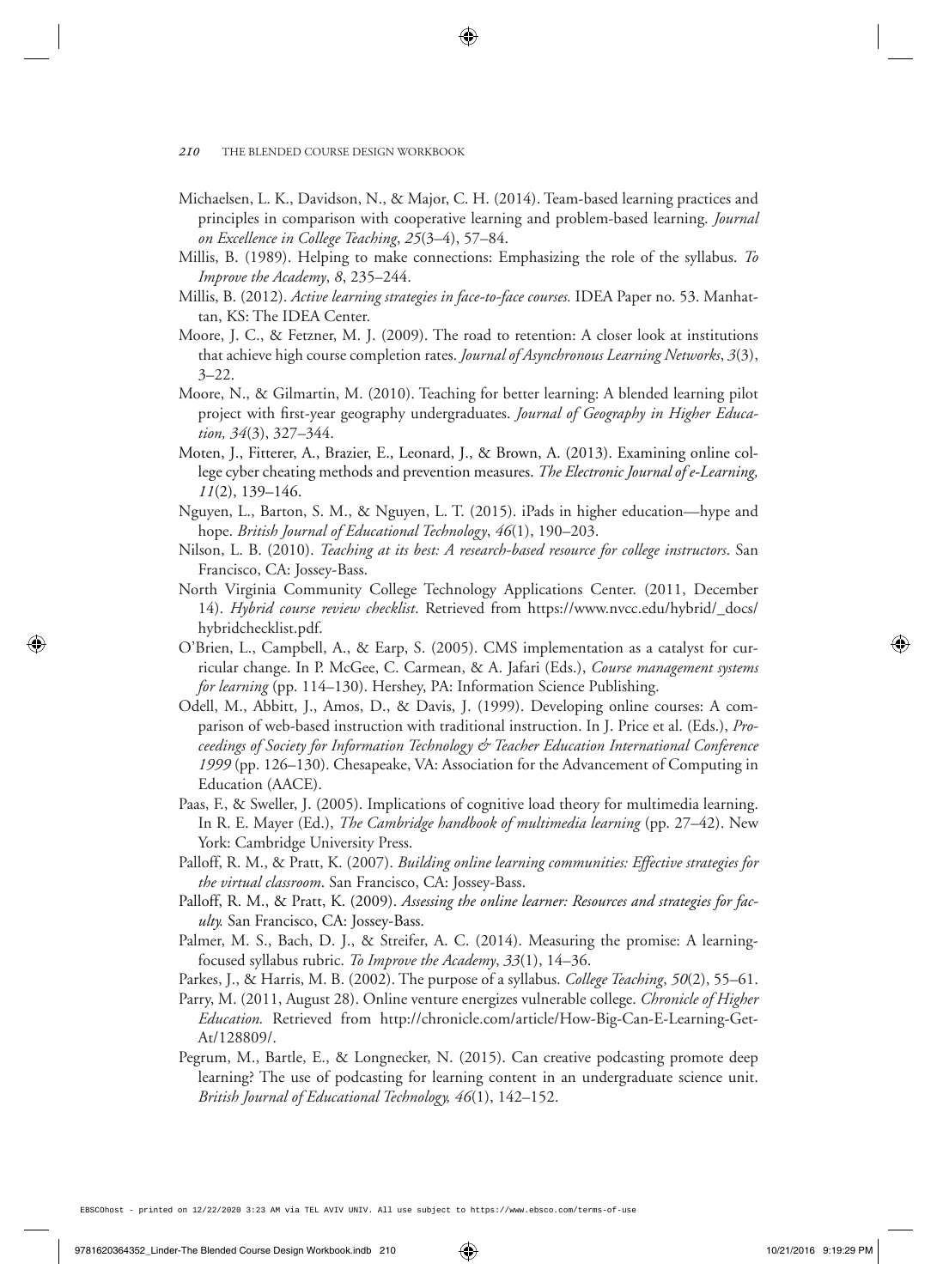- Peluso, D. C. C. (2012). The face-paced iPad revolution: Can educators stay up to date and relevant about these ubiquitous devices? *British Journal of Educational Technology, 43*(4), 125–127.
- Picciano, A. G. (2007). Introduction. In A. G. Picciano & C. D. Dziuban (Eds.), *Blended learning, research perspectives* (pp. 5–18). Needham, MA: Sloan Consortium.
- Picciano, A. G. (2009). Blending with purpose: The multimodal model. *Journal of Asynchronous Learning Networks*, *13*(1), 7–18.
- Picciano, A. G., & Dziuban, C. D. (Eds.). (2007). *Blended learning, research perspectives*. Needham, MA: Sloan Consortium.
- Picciano, A. G., Dziuban, C. D., & Graham, C. R. (Eds.). (2014). *Blended learning, research perspectives* (Vol. 2)*.* New York: Routledge.
- Pillay, H., Irving, K., & Tones, M. (2007). Validation of the diagnostic tool for assessing tertiary students' readiness for online learning. *Higher Education Research & Development, 26*(2), 217–234.
- Prince, M. (2004). Does active learning work? A review of the research. *Journal of Engineering Education, 93*(3). Retrieved from http://www4.ncsu.edu/unity/lockers/users/f/felder/ public/Papers/Prince\_AL.pdf
- Quality Matters. (2015). *Quality Matters rubric standards*. Retrieved from https://www .qmprogram.org/qmresources/research/
- Quality Matters. (2016). *Underlying principles of Quality Matters*. Retrieved from https:// www.qualitymatters.org/research-grants/fipse/principles.
- Reaburn, P., Muldoon, N., & Bookallil, C. (2009). Blended spaces, work based learning, and constructive alignment: Impacts on student engagement. In *Same places, different spaces*. *Proceedings ASCILITE Auckland 2009*. Retrieved from http://www.ascilite.org.au/conferences/auckland09/procs/raeburn.pdf.
- Reasons, S. G., Valadares, K., & Slavkin, M. (2005). Questioning the hybrid model: Student outcomes in different course formats. *Journal of Asynchronous Learning Networks*, *9*(1), 83–94.
- Richardson, J. C., & Swan, K. (2003). Examining social presence in online courses in relation to students' perceived learning and satisfaction. *Journal of Asynchronous Learning Networks*, *7*(1), 68–88.
- Riffell, S., & Sibley, D. (2005). Using web-based instruction to improve large undergraduate biology courses: An evaluation of a hybrid course format. *Computers & Education*, *44*(3), 217–235.
- Rossing, J. P., Miller, W. M., Cecil, A. K., & Stamper, S. E. (2012). iLearning: The future of higher education? Student perceptions on learning with mobile tablets. *Journal of the Scholarship of Teaching and Learning*, *12*(2), 1–26.
- Rovai, A. P. (2002). Sense of community, perceived cognitive learning, and persistence in asynchronous learning networks. *The Internet and Higher Education*, *5*(4), 319–332.
- Saville, B. K., Zinn, T. E., Brown, A. R., & Marchuk, K. A. (2010). Syllabus detail and students' perceptions of teacher effectiveness. *Teaching of Psychology*, *37*, 186–189.
- Scoville, S. A., & Buskirk, T. D. (2007). Traditional and virtual microscopy compared experimentally in a classroom setting. *Clinical Anatomy, 20*(5), 565–570.
- Shea, P. (2006). A study of students' sense of learning community in online environments. *Journal of Asynchronous Learning Networks*, *10*(1), 35–44.
- Shea, P. (2007). Towards a conceptual framework for learning in blended environments. In A. G. Picciano & C. D. Dziuban (Eds.), *Blended learning, research perspectives* (pp. 19–35). Needham, MA: Sloan Consortium.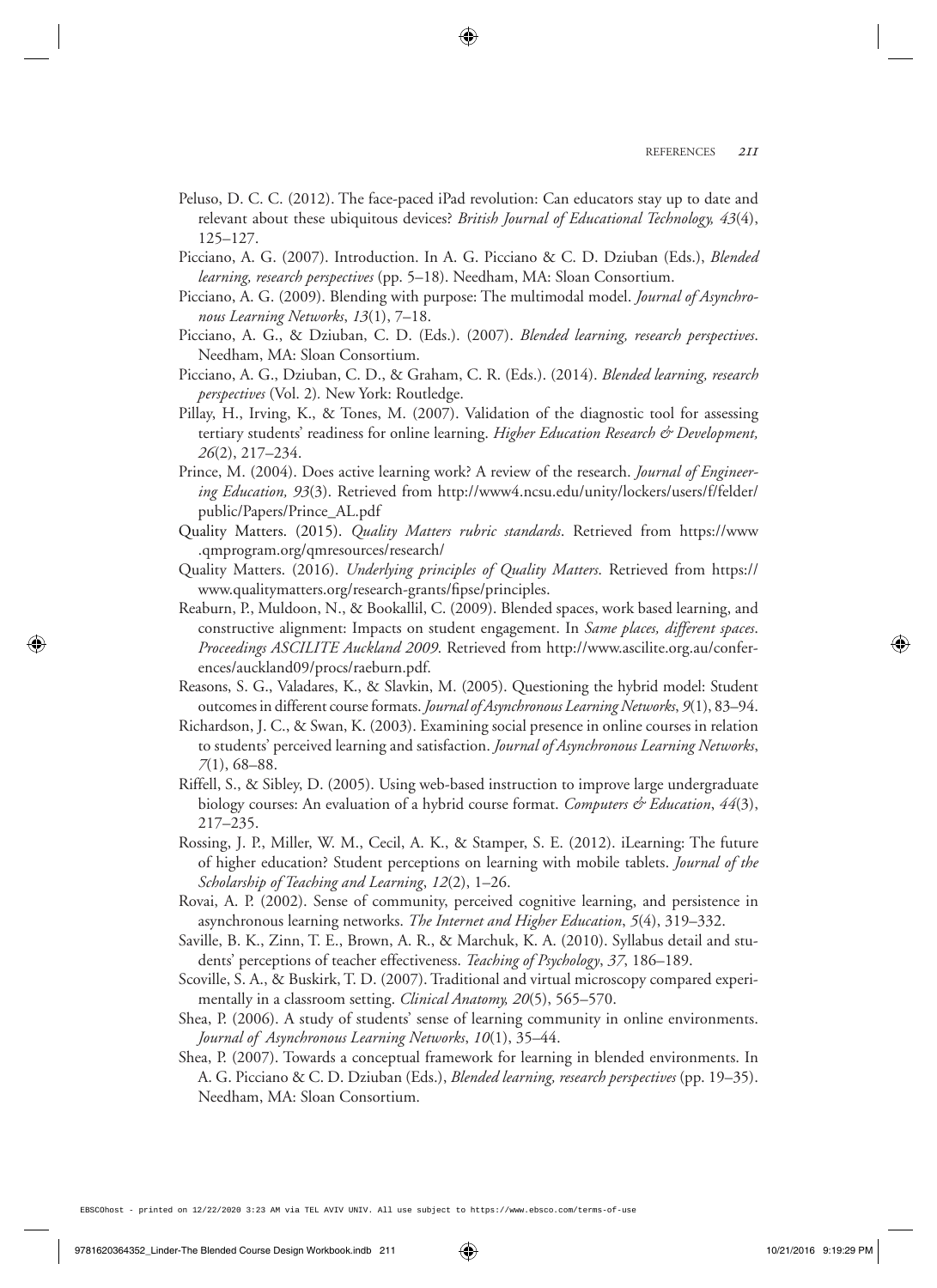- Shuler, P., Hutchins, G., & LaShell, B. (2010). Student perceptions of tablet computers in a cooperative learning environment. *NACTA Journal*, *54*(2), 11–17.
- Slattery, J. M., & Carlson. J. F. (2005). Preparing an effective syllabus: Current best practices. *College Teaching*, *53*(4), 159–164.
- Smith, M., & Casserly, C. M. (2006). The promise of open educational resources. *Change*, *September/October*, 8–17.
- Smith, M. F., & Razzouk, N. Y. (1993). Improving classroom communication: The case of the course syllabus. *Journal of Education for Business*, *68*(4), 215–221.
- Snart, J. (2010). *Hybrid learning: The perils and promise of blending online and face-to-face instruction in higher education*. Santa Barbara, CA: Praeger.
- So, H. J., & Brush, T. A. (2008). Student perceptions of collaborative learning, social presence and satisfaction in a blended learning environment: Relationships and critical factors. *Computers & Education*, *51*(1), 318–336.
- Starenko, M., Vignare, K., & Humbert, J. (2007). Enhancing student interaction and sustaining faculty instructional innovations through blended learning. In A. G. Picciano & C. D. Dziuban (Eds.), *Blended learning, research perspectives* (pp. 161–176). Needham, MA: Sloan Consortium.
- Stein, J., & Graham, C. R. (2014). *Essentials for blended learning: A standards-based guide*. New York: Routledge.
- Stevens, D. D., & Cooper, J. E. (2009). *Journal keeping: How to use reflective writing for learning, teaching, professional insight and positive change.* Sterling, VA: Stylus.
- Stevens, D. D., & Levi, A. J. (2005). *Introduction to rubrics: An assessment tool to save grading time, convey effective feedback, and promote student learning*. Sterling, VA: Stylus.
- Sulik, G., & Keys, J. (2014). "Many students really do not yet know how to behave!": The syllabus as a tool for socialization. *Teaching Sociology*, *42*(2), 151–160.
- Suskie, L. (2009). *Assessing student learning: A common sense guide*. San Francisco, CA: Jossey-Bass.
- Svinicki, M. D. (2004). *Learning and motivation in the postsecondary classroom*. Bolton, MA: Anker Publishing.
- Tess, P. A. (2013). The role of social media in higher education classes (real and virtual)—a literature review. *Computers in Human Behavior*, *29*(5), A60–A68.
- Thompson, B. (2007). The syllabus as a communication document: Constructing and presenting the syllabus. *Communication Education*, *56*, 54–71.
- Tu, C. H. (2001). How Chinese perceive social presence: An examination of interaction in online learning environment. *Educational Media International*, *38*(1), 45–60.
- Tynan, B., Ryan, Y., & Lamont-Mills, A. (2015). Examining workload models in online and blended teaching. *British Journal of Educational Technology*, *46*(1), 5–15.
- U.S. Department of Education, Office of Planning, Evaluation, and Policy Development. (2010). *Evaluation of evidence-based practices in online learning: A meta-analysis and review*  of online learning studies. Washington, DC: Government Printing Office.
- Varvel, V. E., Jr. (2005). Honesty in education. In *Pointers & clickers, ION's technology tip of the month*. Retrieved from http://www.ion.uillinois.edu/resources/pointers clickers/2005\_01/ VarvelCheatPoint2005.pdf.
- Vovides, Y., Sanchez-Alonso, S., Mitropoulou, V., & Nickmans, G. (2007). The use of e-learning course management systems to support learning strategies and to improve selfregulated learning. *Educational Research Review, 2*, 64–74.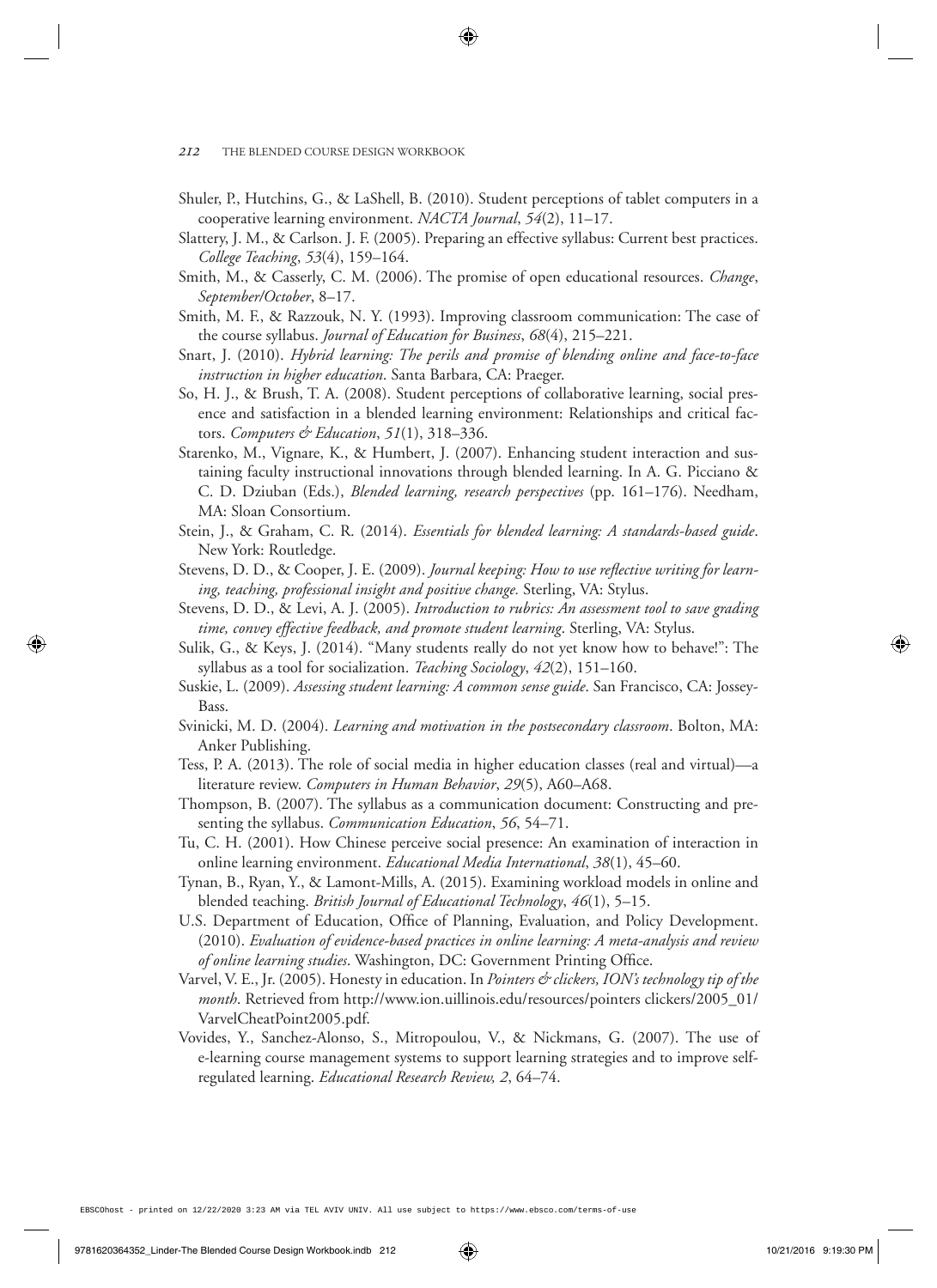- Wakefield, J., & Smith, D. (2012). From Socrates to satellites: iPad learning in an undergraduate course. *Creative Education 3*(5), 643–648.
- Walvoord, B. E., & Anderson, V. J. (2010). *Effective grading: A tool for learning and assessment in college (2nd ed.).* San Francisco, CA: Jossey-Bass.
- Wasley, P. (2008). The syllabus becomes a repository of legalese*. Chronicle of Higher Education*. Retrieved from http://crmtview.asc.ohio-state.edu/currofc/docs/committee/406/ Syllabus\_TheChronicle.pdf.
- Watts, D. (2014). Lessons learned from the Facebook study. *Chronicle of Higher Education*. Retrieved from http://chronicle.com/blogs/conversation/2014/07/09/lessons-learnedfrom-the-facebook-study/.
- Wesp, R., Kash, M., Sandry, J., & Patton, L. (2013). Should syllabi communicate expectations regarding appropriate classroom behaviors? *Syllabus*, *2*(2), 1–10.
- Wiggins, G., & McTighe, J. (2005). *Understanding by design*. Alexandria, VA: Association for Supervision & Curriculum Development.
- Wiley, D., Bliss, T. J., & McEwen, M. (2014). Open educational resources: A review of the literature. In J. M. Spector (Ed.), *Handbook of research on educational communication and technology* (pp. 781–789). New York: Springer.
- Wodzicki, K., Schwämmlein, E., & Moskaliuk, J. (2012). "Actually, I wanted to learn": Study-related knowledge exchange on social networking sites. *The Internet and Higher Education, 15(1)*, 9–14.
- Wolfman-Arent, A. (2014). Why this professor is encouraging Facebook use in his classroom. *Chronicle of Higher Education*. Retrieved from http://chronicle.com/blogs/wiredcampus/ why-this-professor-is-encouraging-facebook-use-in-his-classroom/54223.